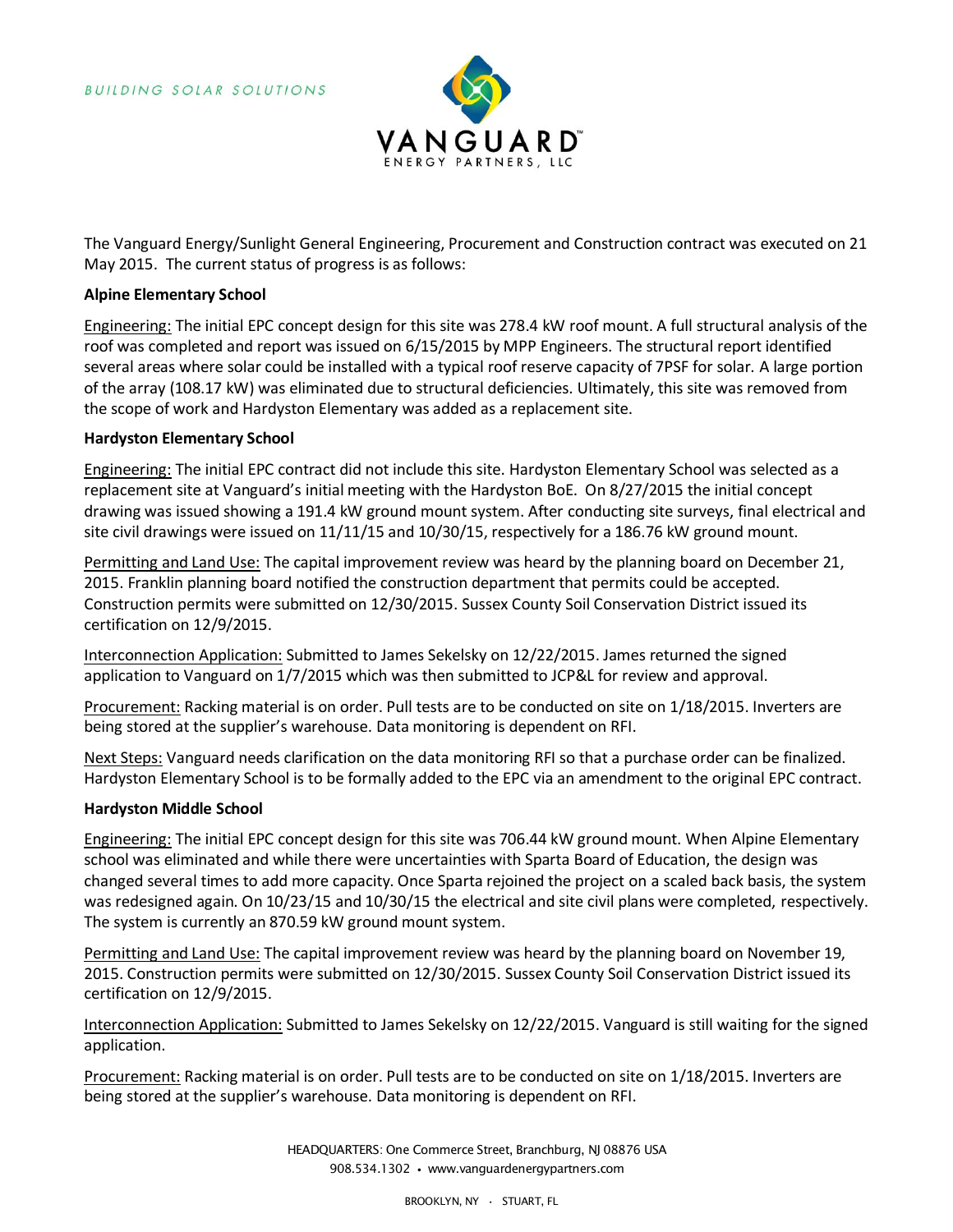

Next Steps: Vanguard needs clarification on the data monitoring RFI so that a purchase order can be finalized. James Sekelsky is to return signed interconnection application.

## **Sparta Middle School**

Engineering: The initial EPC concept design for this site was 800.94 kW roof and ground mount. Shortly after execution of the EPC contract, the Sparta Board of Education debated its participation in the project and several subsequent meetings occurred. During one such meeting Vanguard was informed that the roof would not be suitable for solar as Sparta usually removes snow from the roof with a snow blower. On July 21, 2015 Philip Crabb notified Sparta's Board of Education President Karen Scott of Sparta's obligations under the executed site access agreement. On 8/4/2015 the site was redesigned to a 484.11 kW ground mount only. On 10/20/15 and 10/30/15 the electrical and site civil plans were completed, respectively. The system is currently a 484.11 kW ground mount system.

Permitting and Land Use: The capital improvement review was heard by the planning board on December 16, 2015. The planning board must adopt a resolution before the construction department will accept the permits. Sussex County Soil Conservation District issued its certification on 12/9/2015.

Interconnection Application: Submitted to Barbara Decker on 10/1/2015. The application is currently being reviewed by Sparta BOE's attorney. Vanguard is still waiting for the signed application.

Procurement: Racking material is on order. Pull tests are to be conducted on site on 1/19/2015. Inverters are being stored at the supplier's warehouse. Data monitoring is dependent on RFI.

Next Steps: Vanguard needs clarification on the data monitoring RFI so that a purchase order can be finalized. Barbara Decker is to return signed interconnection application.

# **Sparta High School**

Engineering: The initial EPC concept design for this site was 586.24 kW roof mount. However, as stated above, throughout the summer of 2015, Sparta Board of Education debated its participation in the program but after the 7/21/2015 letter from Philip Crabb to Karen Scott and a meeting with Vanguard, Sussex County, and Sparta BOE on 8/3/15, Sparta agreed to participate in the project and another round of electrical/system design began. On 10/19/2015 the electrical plans were completed. The system is currently a 558.46 kW roof mount system.

Permitting and Land Use: The capital improvement review was heard by the planning board on December 16, 2015. The planning board must adopt a resolution before the construction department will accept the permits.

Interconnection Application: Submitted to Barbara Decker on 10/1/2015. The application is currently being reviewed by Sparta BOE's attorney. Vanguard is still waiting for the signed application.

Procurement: Racking material is being stored in Vanguard's warehouse. Inverters are being stored at the supplier's warehouse. Data monitoring is dependent on RFI.

Construction: On 11/2/2015 Vanguard went to Sparta High School for a pre-construction meeting with Sparta and the county. Upon walking the roof, many significant roof blisters were identified. Vanguard immediately contacted the roof warranty provider, Tremco to find some resolution. As the roof is only five years old, it is Vanguards position that the existing blisters should be covered under the warranty. Tremco explained that because the roof was installed during the winter, against their recommendations, that the blisters would not be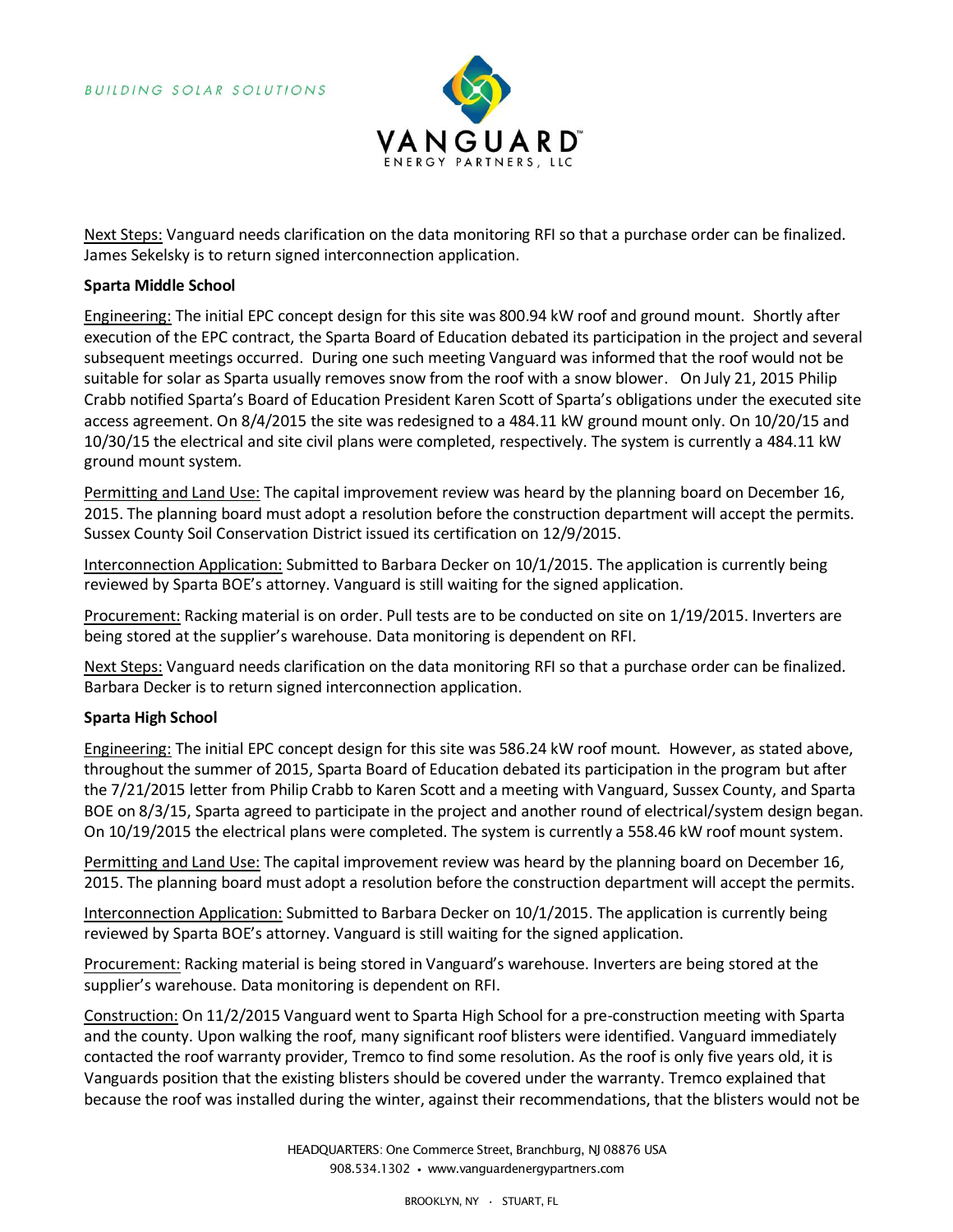

repaired under the warranty. Vanguard hired Tremco to perform a solar pre-inspection to determine the cost of the required repairs. The inspection took place on 12/18/2015 and while onsite Tremco fixed several existing leaks. Vanguard has and will continue to follow up with Tremco for the official report. All parties agreed that the installation of a solar array on top of the blistered roof could exacerbate the existing roof deficiencies.

On 12/10/2015 Vanguard notified the Sparta BoE and the County Administrations that given the facts and circumstances of the situation here, Vanguard cannot be expected to be responsible for repairing an incorrectly installed roofing system simply because it installed a ballasted solar array on it. In order for the Sparta High School project to move forward, either the existing blisters must be repaired by others and the warranty reaffirmed by Tremco or Vanguard must be indemnified against the cost to repair in the future any leaks created during or after construction. If these are ultimately decided not to be viable options, the identification of a replacement roof site is to be undertaken by the County, per the terms of the EPC. During a freeholder meeting on 12/4/15 with Vanguard, Freeholder Jonathan Rose suggested going public to find additional sites to replace the lost capacity at Sparta High School. Vanguard agrees with that recommendation and also believes that is the best option to find boards of education that would like to participate in the project.

Next Steps: Vanguard needs a written indemnity for any future roof leaks that will occur or a replacement roof site is to be determined. Vanguard needs clarification on the data monitoring RFI so that a purchase order can be finalized. Barbara Decker is to return signed interconnection application.

# **Sussex County Tech School**

Engineering: The initial EPC concept design for this site was 632.7 kW canopy and ground mount. When Alpine Elementary school was eliminated and while there were uncertainties with Sparta Board of Education, the design was changed several times to add more capacity. Many different arrays were investigated including several roofs and ground mount areas. Once Sparta rejoined the project, the system was redesigned again. On 11/4/15 and 10/30/15 the electrical and site civil plans were completed, respectively. The system is currently a 902.99 kW ground mount and roof system.

Permitting and Land Use: The capital improvement review was heard by the planning board on December 16, 2015. The planning board must adopt a resolution before the construction department will accept the permits. Sussex County Soil Conservation District issued its certification on 12/9/2015.

Interconnection Application: Submitted to Augustus Modla on 12/22/2015. Vanguard is still waiting for the signed application.

Procurement: Roof racking material is being stored in Vanguard's warehouse. Ground mount racking material is on order. Pull tests are to be conducted on site on 1/19/2015. Inverters are being stored at the supplier's warehouse. Data monitoring is dependent on RFI.

Next Steps: Vanguard needs clarification on the data monitoring RFI so that a purchase order can be finalized. Gus Modla is to return signed interconnection application.